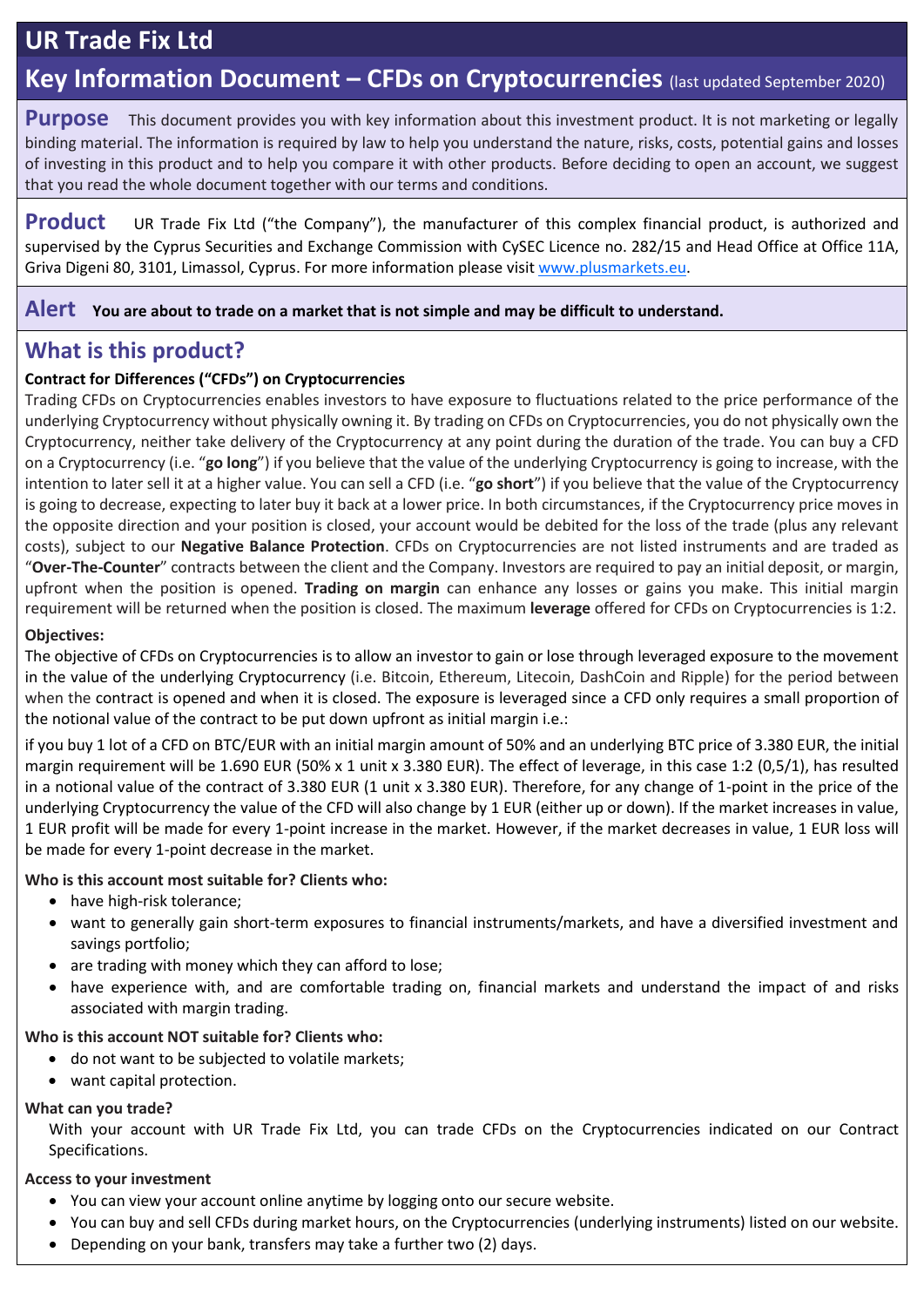# **What is the risk and what could I get in return?**



There is no recommended or minimum time period for holding this product. You may be forced due to the volatility of the market to buy or sell your CFDs on Cryptocurrencies at a price that will significantly impact your invested capital.

The **Summary Risk Indicator ("SRI")** is a guide that shows the level of risk of this product compared to other products and how likely it is that the product will lose money because of movements in the markets, or because we are not able to pay you. We have classified this product as 7 out of 7, which is the highest risk class. This rates the potential losses from future performance at a very high level.

The primary risks from CFD trading are the market risk and counterparty risk; however, there are additional risks that you should be aware of before trading (e.g. leverage risk, margin risk, unregulated market risk, market disruption risk, online trading platform and IT risk, conflicts of interest, currency risk). Poor market conditions are very likely to impact the capacity of the Company to pay you. CFD trading is undertaken on electronic platforms. There

may be times that system or other breakdowns arise which may affect your ability to trade, or our ability to offer continuous prices or create a need for subsequent adjustment of prices to reflect underlying exchange prices.

CFDs on Cryptocurrencies do not protect you against any adverse future market performance. Spreads may vary, and the underlying market may be subject to high volatility that can generate losses rapidly. CFDs on Cryptocurrencies are **leveraged products**, requiring only a proportion of the notional value of the contract to be deposited as initial margin. Using leverage, you gain larger exposure to a financial market by tying up only a relatively small amount of your capital. Trading with leverage can magnify both the profits and losses you make in relation to the investment. Statistically, a significant part of clients loses because leverage amplifies losses, leading to margin calls and closures of clients' open positions. In the event of default, your positions may be closed out. You should carefully consider whether trading in leveraged products, such as CFDs, is appropriate for you. For more information on leverage and the Company's Risk Disclosure Policy, please check our website.

#### **Negative Balance Protection ("NBP")**

The Company operates a NBP meaning that you cannot lose more than the Equity of your trading account, however you risk losing the capital invested with us.

### **Margin close out rule and Minimum Investment**

Margin call level (also known as 'Stop-out' level) is a limit set by the CIF which is currently set at 50%. This means that, once your margin level falls below 50%, the CIF will automatically begin closing your positions at the current market price, starting from the most unprofitable, to restore the margin level of your account at a level above 50%. Regarding each new position, its minimum exposure value, the initial deposit percentage and initial margin requirements you may refer to our Contract Specifications.

#### **Currency risk**

You may buy or sell CFDs on Cryptocurrencies in a currency which differs to the currency that your account is denominated in. The final return you will get depends on the exchange rate between the two currencies (i.e. conversion of profit/loss quoted in the quote currency into the currency in which your account is denominated). This risk is not considered in the SRI displayed above.

#### **Tax Considerations**

As a trader, all profits are deemed as taxable income hence you are taxed on profits at your marginal tax rate. The Company does not provide yearly tax statements or any information about tax. For tax matters, please consult your financial adviser or tax consultant.

#### **Performance Scenarios**

The scenarios presented below demonstrate how your investment could perform in various market circumstances and should not be considered as exact indicators or recommendations. Any different types of charges that may apply to your account are also excluded from the scenarios. Hence, your account performance (i.e. potential profit or loss) will vary depending on various factors, for example how long you hold your position(s).

| <b>CFD on Cryptocurrency</b>       |                              | <b>BTC/EUR (Bitcoin)</b>                           |  |  |
|------------------------------------|------------------------------|----------------------------------------------------|--|--|
| <b>Opening Price</b>               | P                            | 3.380 EUR                                          |  |  |
| <b>Lot Size</b>                    | LS                           | 1 unit                                             |  |  |
| <b>Margin Percentage</b>           | <b>MP</b>                    | 50% (Leverage 1:2)                                 |  |  |
| <b>Margin Requirement</b>          | $MR = P \times LS \times MP$ | 1.690 EUR                                          |  |  |
| <b>Notional Value of the trade</b> | $NV = MR / MP$               | Profit & Loss calculation: EUR (variable currency) |  |  |
| <b>Account Currency</b>            |                              | <b>EUR</b>                                         |  |  |